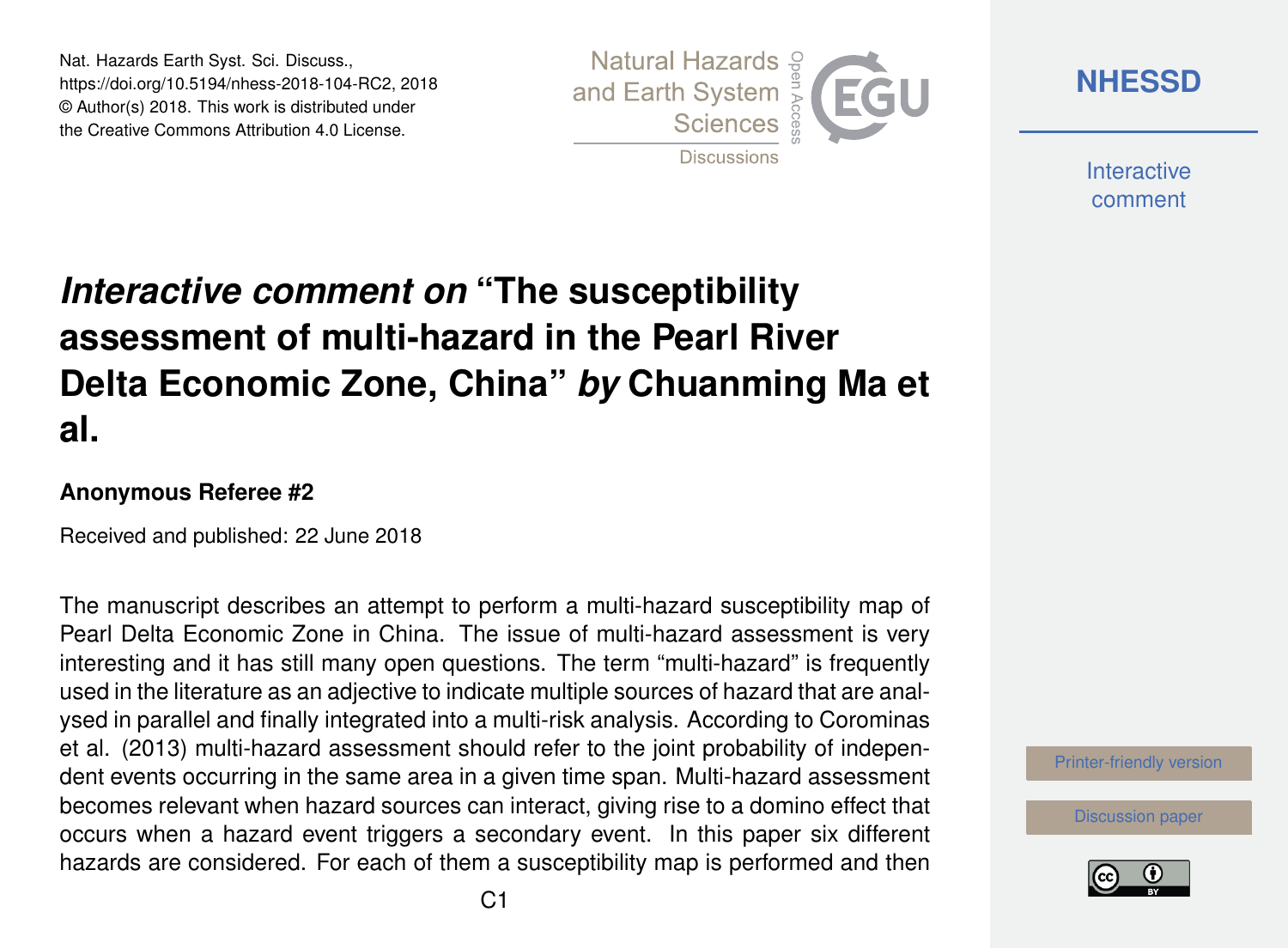all the six maps are simply overlaid in GIS enviroment, providing a final multi-hazard map, thus not considering any potential interactions among the hazards and the possible domino effects. For example landslides ad soil erosion are stricltly connected and this aspect should be considered in the analysis. Furthermore the susceptibility assessment of each specific hazard is carried out with a simple method, completely neglecting the extensive literature on the geohazards susceptibility assessment, with special reference to the methodology and the selection and preparation of predisposing factors. In particular the selection of predisposing factors is arguable and an incomplete set of factors is considered. Some important factors, infact (such for example vegetation) are not considered. Another relavant limitation of the analysis is that no information are provided about the model input data (resolution, date, source). In particular the resolution of the input data affects the resolutions of the final susceptibility maps that are not provided in the work. Eventually, what about the geological hazards database (landslide inventory map, collapse map and so on..) used to assess susceptibility? Some detailed information should be provided.

Additionally to these general considerations, I have several specific comments, listed below:

- The introductuion is too long and not well focused. Some parts are useless (lines 37-50) and some other parts are not clear (lines 85-88). It is quite curious that in the Introduction you don't mention which type of hazards you consider in your analysis. In line 94 you state ". . .aforementioned geohazards" but I cannot find where you have mentioned them!; - Some sections inside the study area are very short (2.2, 2.3 and 2.4). I think they can be merged; - What is the definition of collapse in your work and which is the difference betwen collapse and karst collapse? Furthemore why landslide and collapse have the same casual factors? In my point of view they are quite different phenomena. This point shoud be clarified better. - No quantitative validation of susceptibility maps is performed. This is not correct since every model has to be validated in order to evaluate its performance. There is only one general sentence in the Con**Interactive** comment

[Printer-friendly version](https://www.nat-hazards-earth-syst-sci-discuss.net/nhess-2018-104/nhess-2018-104-RC2-print.pdf)

[Discussion paper](https://www.nat-hazards-earth-syst-sci-discuss.net/nhess-2018-104)